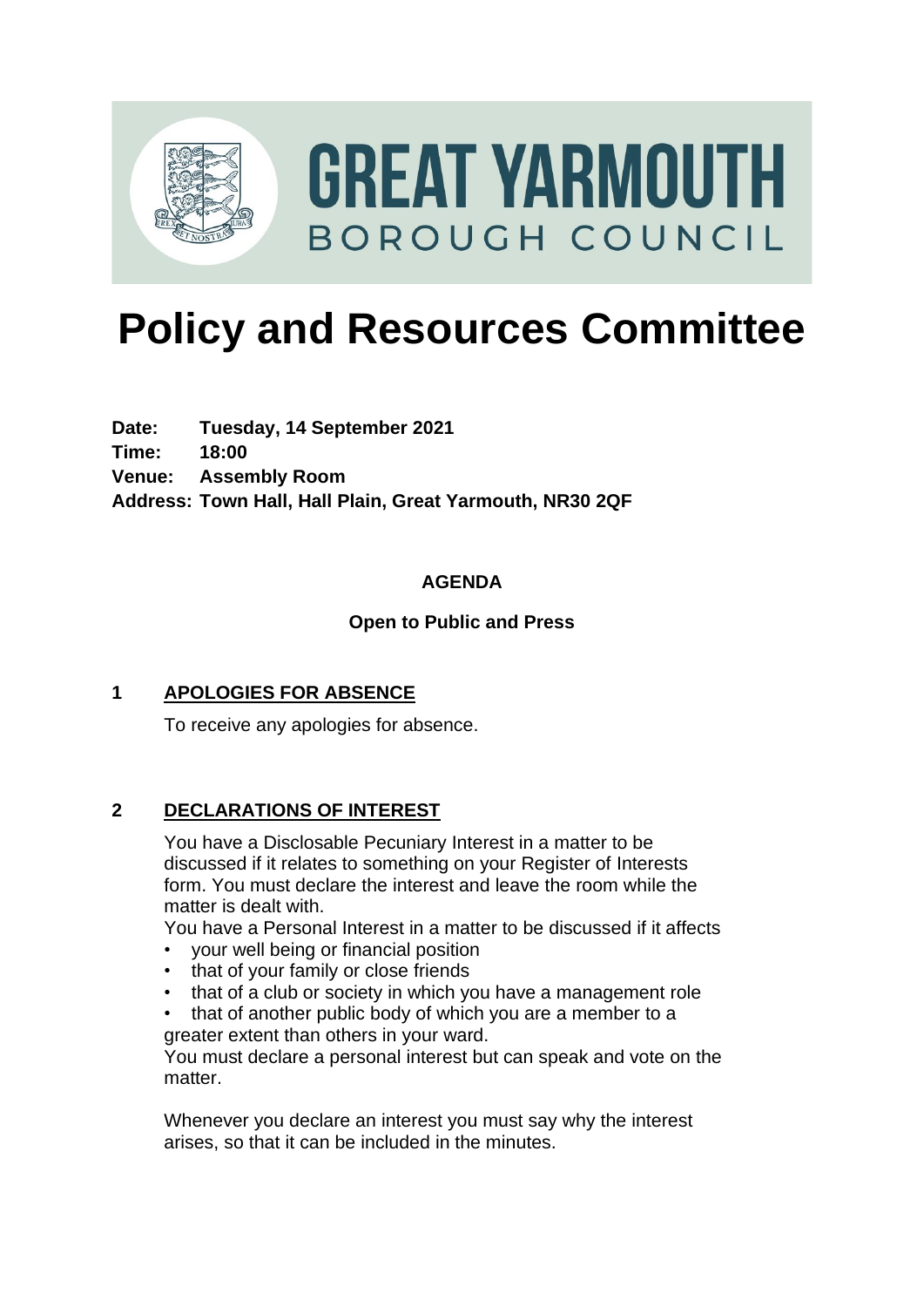| 3                       | <b>MINUTES - 13.7.21</b>                                                            | $4 - 13$   |
|-------------------------|-------------------------------------------------------------------------------------|------------|
|                         | To confirm the minutes of the meeting held on the 13th July 2021.                   |            |
| 4                       | <b>MINUTES - 27.7.21</b>                                                            | $14 - 21$  |
|                         | To confirm the minutes of the meeting held on the 27 July 2021.                     |            |
| 5                       | <b>FORWARD PLAN</b>                                                                 | $22 - 22$  |
|                         | Report attached.                                                                    |            |
| 6                       | QUARTER ONE KEY PROJECT AND PERFORMANCE REPORT                                      | $23 - 61$  |
|                         | Report attached.                                                                    |            |
| $\overline{\mathbf{7}}$ | <b>SUPPLEMENTARY PLANNING DOCUMENTS - INITIAL</b><br><b>CONSULTATION DELEGATION</b> | $62 - 64$  |
|                         | Report attached.                                                                    |            |
| 8                       | REVISED HEALTH AND SAFETY POLICY                                                    | $65 - 78$  |
|                         | Report attached.                                                                    |            |
| 9                       | <b>REVENUES WRITE OFF REPORT</b>                                                    | 79 - 87    |
|                         | Report attached.                                                                    |            |
| 10                      | 2021-22 PERIOD 4 BUDGET MONITORING REPORT                                           | $88 - 123$ |
|                         | Report attached.                                                                    |            |
| 11                      | <b>ANY OTHER BUSINESS</b>                                                           |            |
|                         | To consider any other husiness as may be determined by the                          |            |

To consider any other business as may be determined by the Chairman of the meeting as being of sufficient urgency to warrant consideration.